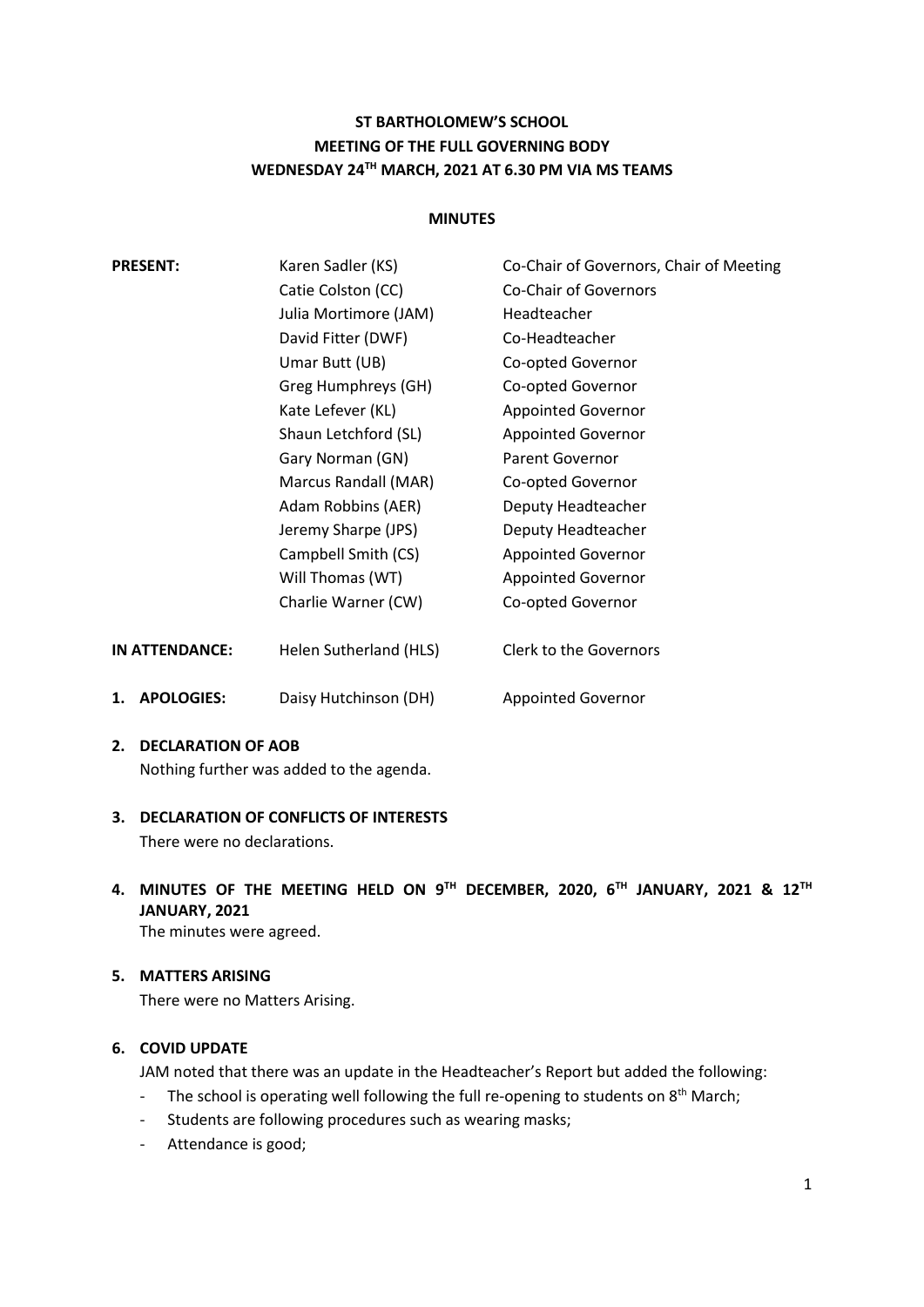Staff are starting to look forward and to plan ahead.

WT asked when after school activities might be able to resume. JAM responded that some sports are restarting in group bubbles but there are significantly less activities than usual. House and music activities usually take place across year group bubbles and they are not expected to restart for the rest of the academic year.

CW asked when external lettings will be able to resume. JAM replied that they are expected to restart after Easter for activities that are allowed at that time.

KS and GN noted how efficient the testing of all students in school had been over the last few weeks. GN's report of his visit to see how testing had been carried out was circulated separately to Governors.

It was noted that some staff, in particular Julie Shepherd and Helen Strutt, had undertaken a lot of work to support the required testing programme and it was agreed that KS and CC would liaise outside of the meeting and send thanks to staff. JAM reported that volunteers had been given gifts.

### **7. HEADTEACHER'S REPORT**

JAM's report was circulated in advance of the meeting and the following were highlighted:

- Remote learning has been delivered particularly well feedback via Kirkland Rowell has been positive;
- The return to school went smoothly;
- Costs and implications on the budget are noted in the report;
- The scorecard indicates the impact of the lockdown on the school;
- Students are still doing very well they have continued to progress;
- The focus is now on students taking summer "exams";
- The Kirkland Rowell survey indicated a very positive picture, pleasing to get a high level of responses;
- Recruitment for staff and trainees is still difficult;
- The school continues to move forward, looking to the future, whilst being ready and prepared for anything.

WT noted that in person Ofsted inspections will not be taking place until September. Sian Allen's previous experience under the new framework is also noted. WT asked if the breathing space allow for other things to be done. JAM explained that it will give the LT and Academic Board more time to prepare.

WT asked if an inspection will focus on what happened under COVID lockdowns. JAM replied that the framework hasn't changed much, the evaluation schedule will still be adhered to. There won't be data for two years and Ofsted are not allowed to use internal data.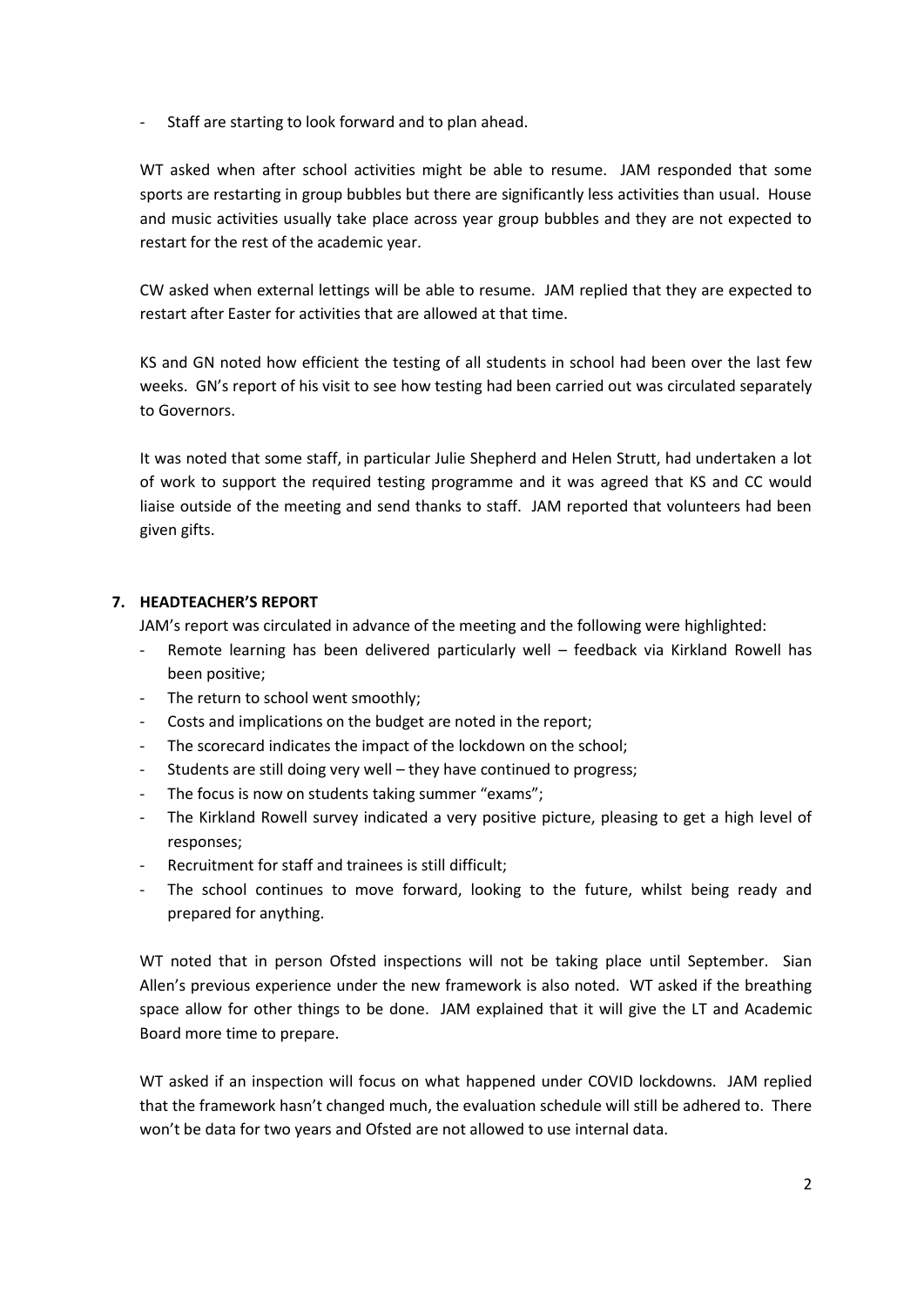It was agreed that Governors could attend the Academic Board either via Teams or in person, depending on any measures in place at the time.

CC asked about the reference to "Quality First Teaching". JAM replied that this refers to ensuring that teaching in the classroom is of the highest quality. DWF added that the vast majority of students caught up following the first lockdown because of the quality of classroom teaching. Those who lost the most are having additional support to catch-up.

MAR asked if the laptops that had been loaned to students during the lockdowns have been returned and if students will be disadvantaged if they no longer have access to technology at home. JAM explained that students are not being asked to return laptops at the moment. It is anticipated that they will keep them for the remainder of their time at St Bart's and to be ready in case of another lockdown or if the individual needs to isolate.

MAR asked about the assessments that will take place for Years 11 and 13 and what is being done to manage anxiety and to avoid multiple assessments an any given day. JPS replied that he had written to all parents and students concerned to try to reassure them. The assessments will not be replicating an exam season. Departments will be organising the assessments so it is possible/likely that there may be more than one assessment on some days. Each assessment will be less than an hour to fit into a standard period for a lesson and all assessments over the last 18 months will be taken into account.

GN asked if there are any extremely clinically vulnerable staff still at home. JAM responded that there are four members of staff who fall into this category and the requirement for them to isolate is ending shortly.

GN asked if there are any reflections on the lockdown – what was good, what can be taken forward? JAM reported that the LT and senior staff are discussing this area, as well as lessons learned. There are lots of positives to build on.

GH noted that students in priority groups appear to be subject to a higher number of fixed term exclusions and asked if any particular reasons have been identified. DWF explained that St Bart's has a low rate of exclusions but there are a key four or five students who skew the data and weight it disproportionately towards disadvantaged students. One student who contributed to data in all priority groups is no longer at St Bart's.

DWF also responded to a query from GH about space for SEND students. The number of students in this cohort has grown by 26% since the current school buildings opened in 2010. Student health and development support has become much more complex since then and the Personalised Learning remit is much larger than before. Space needs will be developed with governors over the coming months.

GH asked if there are any priority group trends. DWF replied that Pupil Premium numbers haven't changed much but that there are a higher proportion of students who receive Free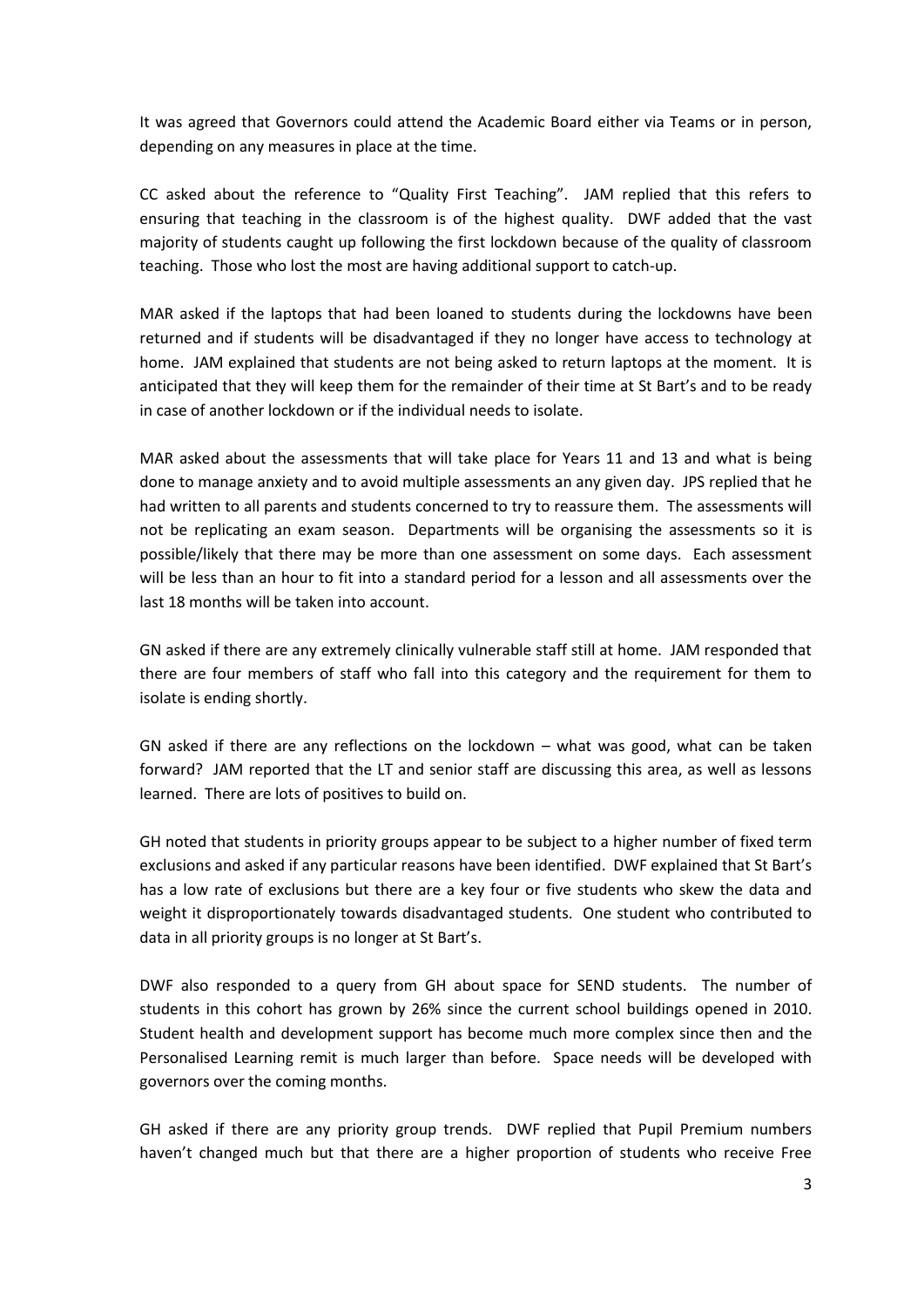School Meals making up Pupil Premium numbers due to changes in the benefits system. There has been a very big change in the last three to four years: there are very significant social, emotional, health needs.

CW asked about attendance at remote sessions. DWF reported that, overall engagement in online learning was very high with attendance levels similar to normal face to face. JPS added that there was slightly higher than usual attendance at the options evenings which were both held online.

CW asked what teachers think of the online parents' evenings. JPS replied that feelings are mixed: some really like the efficiency of the online system and there is some anecdotal evidence that some parents prefer it too. Some staff are less keen as they can't read body language etc.

CC asked about destinations information. JAM explained that destinations data is summarised at the end of the year and placed on the website. Information is received at different points in the year so passing it on in a piecemeal way would not give a complete picture. AER added that Oxbridge offers are made at a particular time so it is possible to report on these when they happen as they are a distinct group within destination information.

In response to a query from KS about the EPQ, AER explained that this is now offered in Year 12 as well as Year 13.

KS asked how the English Faculty is performing. MAR declared an interest at this point as he is a member of this faculty. JAM replied that the forecasts for KS4 and KS5 are positive. KS5 Language is still showing cause for concern for a number of reasons. There will be a permanent leads for KS5 from Easter and KS4 from September. It is hoped that KS4 will achieve ALPS2, KS5 Literature ALPS2 and KS5 Language may be ALPS6. JPS noted that this is difficult to discuss because of the way in which grades will be determined this year.

### **8. REPORTS FROM COMMITTEES**

Resources Committee – SL

- The meeting took place in January at the start of the latest lockdown;
- The Committee received an ICT update, including the provision for students;
- JES' report focussed on the financial impact of COVID in terms of lettings and catering;
- Free School Meals and nutritional standards were discussed;
- Assets & Resources:
	- o It is expected that NAC will want to meet to discuss use of Browns Meadow;
	- o The Browns Meadow Working Group have met and agreed actions;
	- $\circ$  SL and GH have visited the Hut and are drafting a report on the condition;
	- o DWF has begun working on a land and buildings strategy.
- Health & Safety:
	- o SL's H&S Governor's Report was circulated in advance of the meeting;
	- o SL's visit was dominated by testing and lockdown;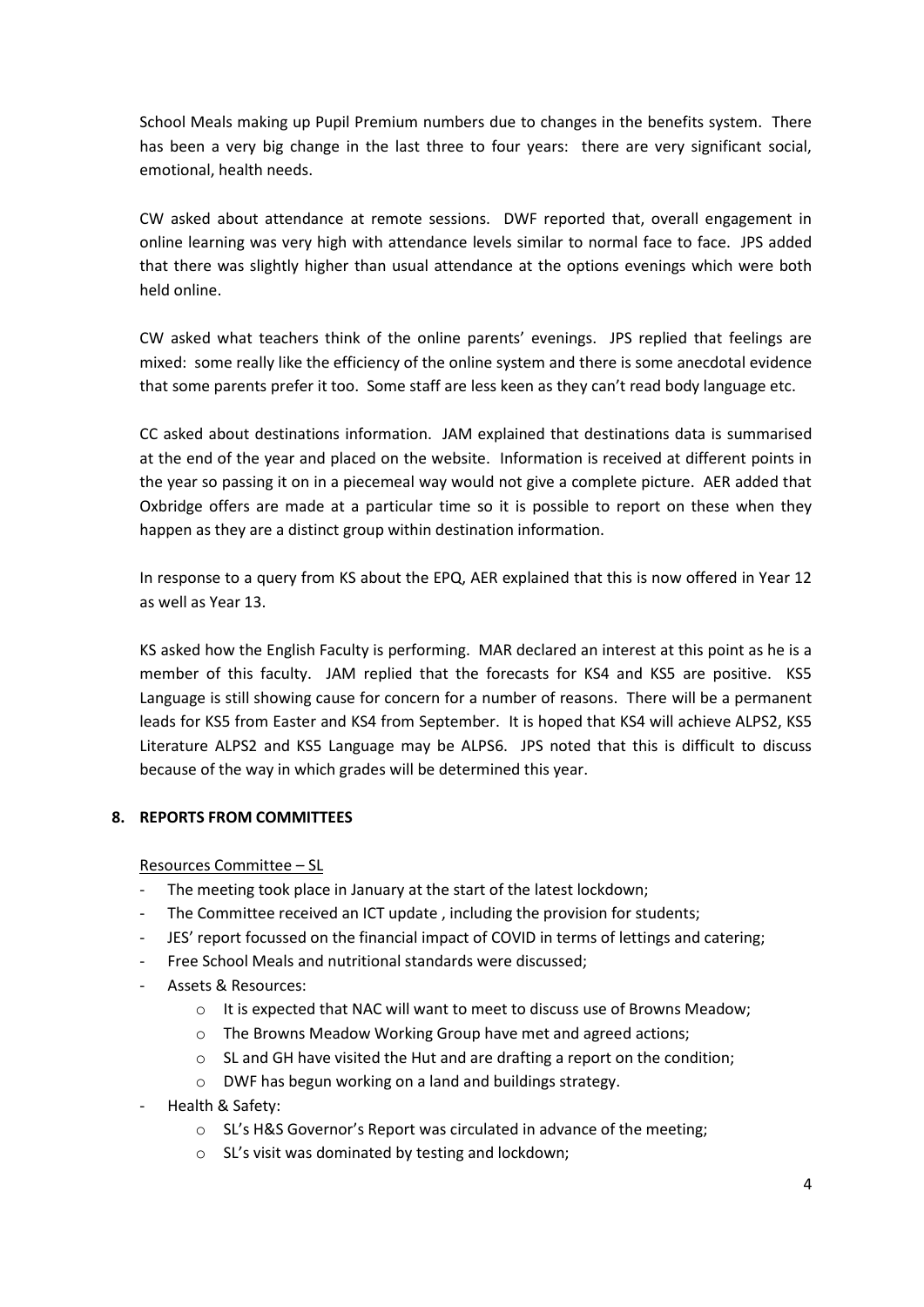o The COVID Risk Assessment has been joined by one specifically for lateral flow testing – first for vulnerable and key worker children, as well as the staff supporting them, and then for the whole school. Testing was conducted to the highest standard.

## Education Committee – GN

- Two meetings have taken place this term;
- The first meeting focussed on remote learning;
	- o WT was elected Vice-Chair of the Committee;
	- o There was a presentation from JPS on the curriculum.
- The second meeting looked at the return to school;
	- o There was a Safeguarding update from Jon Lawes, DSL;
	- o Sian Allen gave a report on the Sixth Form;
	- o Kathy Hersch reported on AG&T stretch and challenge for all;
	- o Link Governors have started to meet staff, Sixth Form and Careers in particular;
	- o Risks are now reported on within meetings.

# JCC – CC

- The Staff Forum had met remotely and discussed remote learning, online parents' evening etc.;
- The feedback regarding the parents' evenings was very positive;
- The unions mentioned workload and concerns about visitors onsite. They were complimentary about LT support;
- No Support Staff issues were raised.

### People Committee – KS

- GH was in attendance;
- Staffing matters are included in the Headteacher's Report;
- Recruitment is a priority and is highest on the People Committee's Risk Register;
- Support Staff salary pay progression was agreed but the national salary review is still awaited.

### Finance & Risk Committee – CS

- A lower surplus is now forecast due to reduced income (lettings, catering) and increased staffing costs;
- £300,000 worse off than when the budget was set;
- There were discussions about how scrutiny should be carried out.

### Chairs' Group – CC

- The Group now meets half-termly;
- It has looked at preparing for committee meetings, Vice-Chairs of Committees;
- Consideration of how to use the Risk Register has taken place;
- The process for reviewing policies was discussed;
- Planning for the strategy session has also taken place;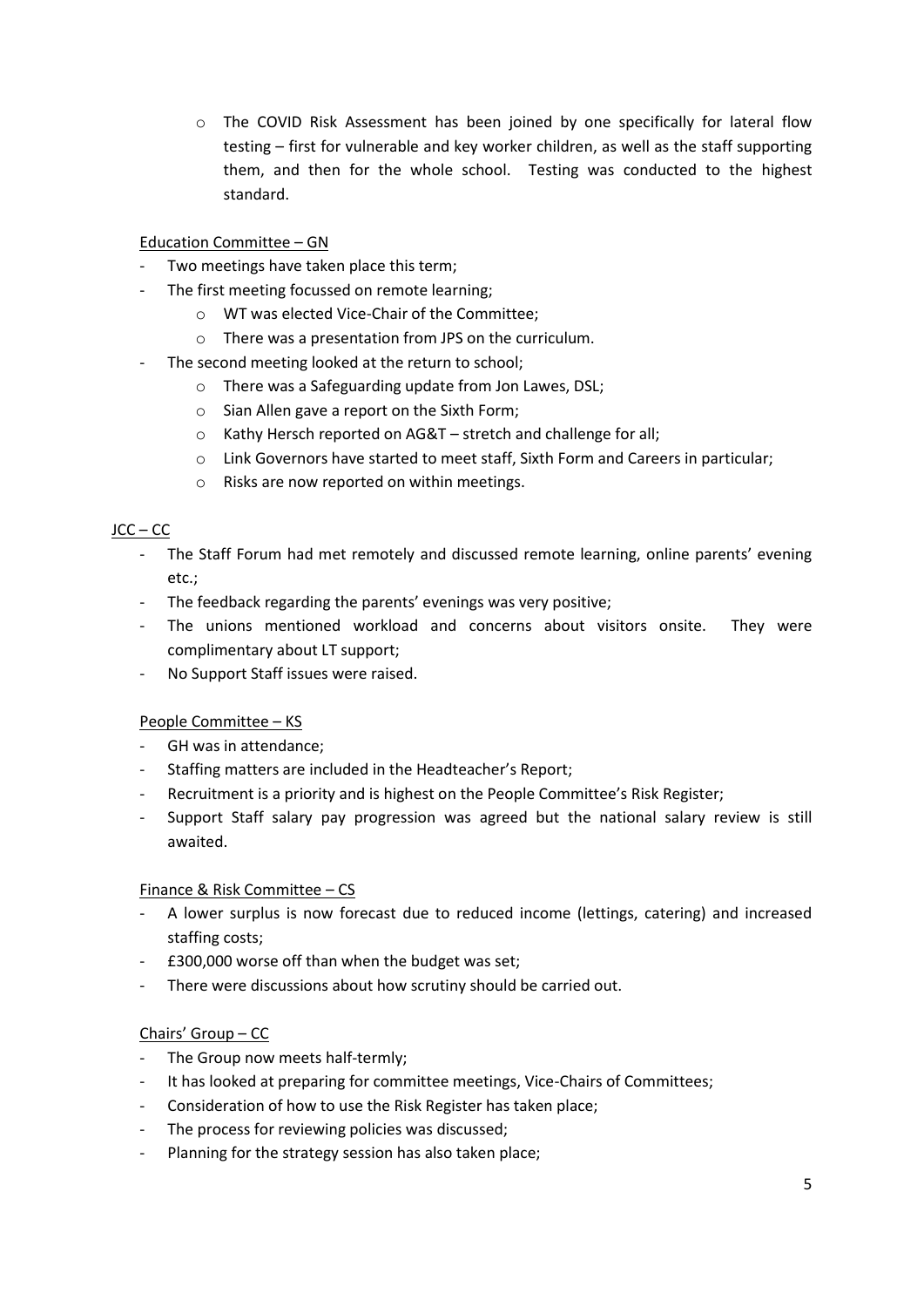- Governor recruitment and self-assessment have received focus.

#### Governors' Forum – KS

- This isn't a formal meeting;
- No decisions are taken;
- The policy review process was discussed;
- The Governors' Self –Assessment was reviewed;
- There was a discussion about the strategic role of governors, ensuring that they do not step into operational matters unnecessarily.

#### **9. SAFEGUARDING GOVERNOR'S REPORT**

This item was deferred in DH's absence.

#### **10. HEALTH & SAFETY GOVERNOR'S REPORT**

This was dealt with under Item 8.

### **11. GOVERNANCE**

Governance/Self-Assessment This was dealt with under the Governors' Forum Report.

#### Appointments & Resignations

HLS reported that Steve Foyle had resigned as of 31<sup>st</sup> December, 2020.

#### Nominations Committee Recommendation

It was proposed that Tom Murray be co-opted as a Governor (a recommendation from the Nominations Committee was circulated in advance of the meeting).

Proposed: KL Seconded: CS Vote: unanimous.

Committee Membership An updated list was circulated in advance of the meeting and agreed.

#### Strategy Session - 28<sup>th</sup> April The date was noted.

Meetings Calendar including deadlines

The Calendar was circulated in advance of the meeting and noted.

It was agreed that once events can happen in person, a rota of Governors will be drawn up so that there is a Governor presence when appropriate.